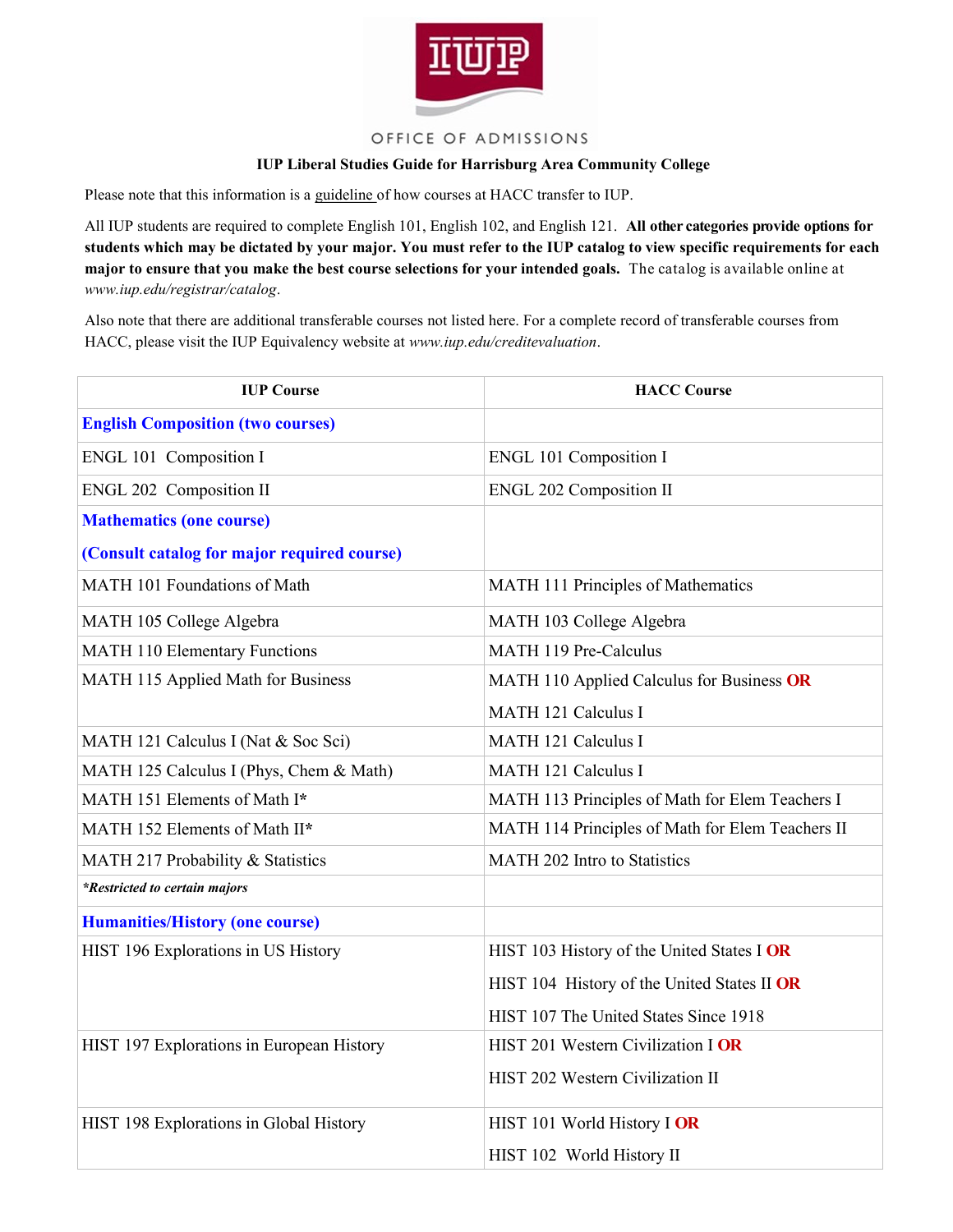| <b>IUP Course</b>                                 | <b>HACC</b> Course                               |
|---------------------------------------------------|--------------------------------------------------|
| <b>Humanities/Literature (one course)</b>         |                                                  |
| <b>ENGL 121 Humanities Literature</b>             | ENG 205 World Literature I OR                    |
|                                                   | ENG 206 World Literature II OR                   |
|                                                   | ENG 207 Intro to Literature                      |
| <b>Humanities/Philosophy or Religious Studies</b> |                                                  |
| (one course)                                      |                                                  |
| PHIL 101 Critical Thinking                        | PHIL 102 Logic                                   |
| PHIL 100 Intro to Philosophy                      | PHIL 101 Introduction to Philosophy              |
| PHIL122 Contemporary Moral Issues                 | PHIL 225 Ethics: Belief and Action               |
| RLST 110 World Religions                          | PHIL 200 Comparative Religion                    |
| <b>Fine Arts (one course)</b>                     |                                                  |
| ARHI 101 Intro to Art                             | HUM 101 Modern Culture and the Arts              |
| MUHI 101 Intro to Music                           | MUS 102 Intro to Music OR                        |
|                                                   | MUS 104 Intro to World Music                     |
| THTR 101 Intro to Theater                         | THTR 101 Intro to Theater                        |
| <b>Natural Science Lab Courses</b>                |                                                  |
| (Consult catalog for major required courses)      |                                                  |
| BIOL 103 Life on Earth                            | <b>BIOL 101 General Biology I</b>                |
| BIOL 104 How the Human Body Works                 | <b>BIOL 102 General Biology II</b>               |
| CHEM 101 College Chemistry I                      | CHEM 100 Principles of Chemistry OR              |
|                                                   | CHEM 101 General Inorganic Chemistry I           |
| CHEM 102 College Chemistry II                     | CHEM 102 General Inorganic Chemistry II          |
| CHEM 111 General Chemistry I                      | CHEM 101 General Inorganic Chemistry I           |
| CHEM 112 General Chemistry II                     | CHEM 102 General Inorganic Chemistry II          |
| GEOS 201 Foundations of Geology                   | GEOL 101 Physical Geology                        |
| PHYS 111/121 Physics I/lab                        | PHYS 201 General Physics I                       |
| PHYS 112/122 Physics II/lab                       | PHYS 202 General Physics II                      |
| PHYS 131/141 Physics I/lab (Calculus)             | PHYS 211 Physics for Engineers and Scientists I  |
| PHYS 132/142 Physics II/lab (Calculus)            | PHYS 212 Physics for Engineers and Scientists II |
| SCI 105 Physical Science I                        | CHEM 113 Chemistry for the Nonscientist          |
| <b>Natural Science Non-lab Courses</b>            |                                                  |
| (Consult catalog for major required courses)      |                                                  |
| <b>BIOL 114 Environmental Biology</b>             | <b>BIOL 103 Environmental Science OR</b>         |
|                                                   | <b>ENVS 201 Intro to Environmental Science</b>   |
|                                                   |                                                  |
|                                                   |                                                  |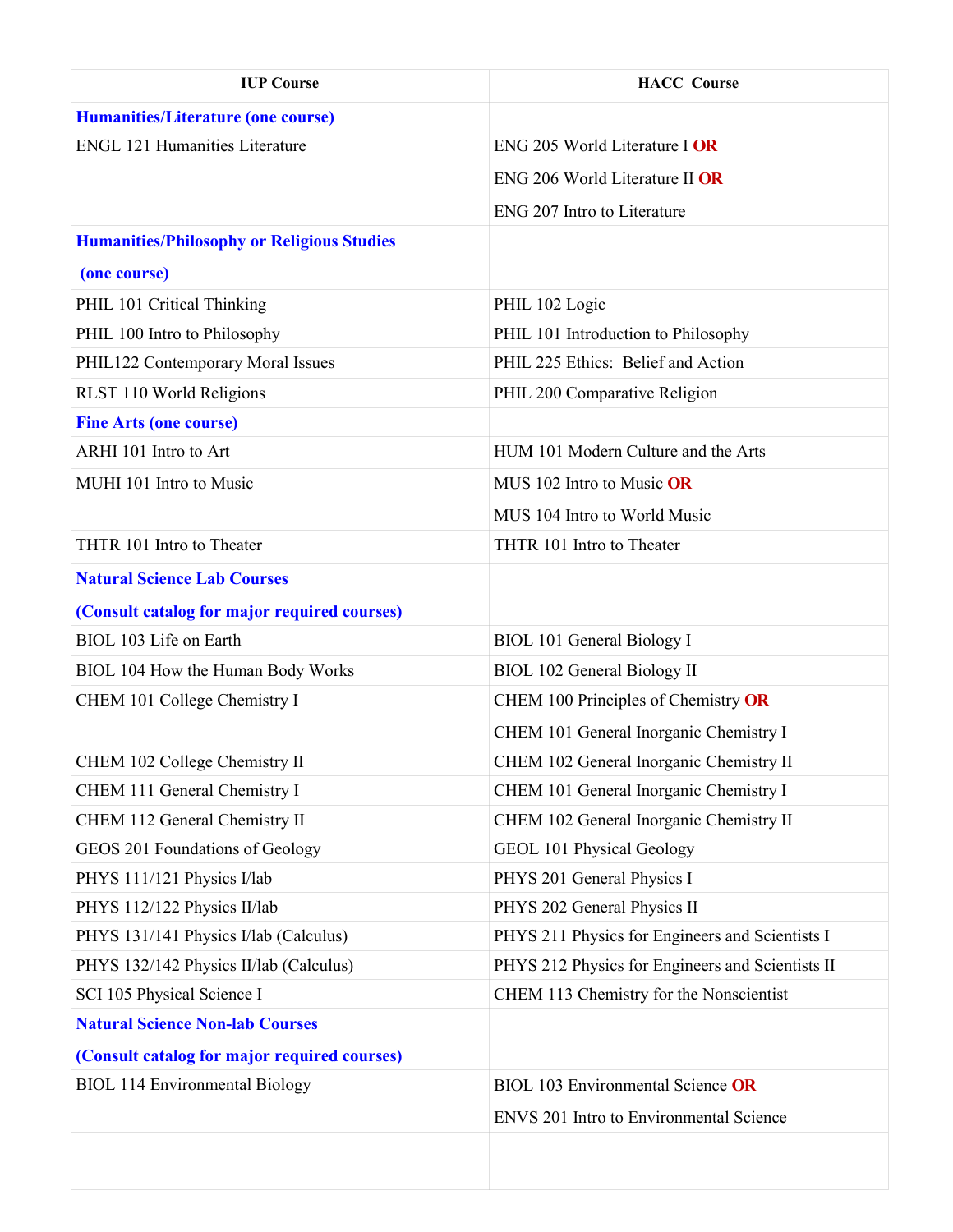| <b>IUP Course</b>                                         | <b>HACC Course</b>                             |
|-----------------------------------------------------------|------------------------------------------------|
| <b>Science courses for ECSP majors-Take 2 at HACC</b>     |                                                |
| SCI 101 Fundamentals of Physics                           | PHYS 105 Concepts in Physics                   |
| SCI 102 Fundamentals of Chemistry                         | CHEM 113 Chemistry for the Nonscientist        |
| SCI 103 Fundamentals of Earth & Space Science             | PHSC 114 Intro to Earth & Space Sciences       |
| SCI 104 Fundamentals of Environmental Biology             | <b>BIOL 103 Environmental Science OR</b>       |
|                                                           | <b>ENVS 201 Intro to Environmental Science</b> |
| <b>Social Science Courses (two courses) If you choose</b> |                                                |
| Sociology, take only one Sociology course, not both       |                                                |
| (Consult catalog for major required courses)              |                                                |
| CRIM 101 Crime and Justice Systems                        | CJ 101 Intro to Criminal Justice               |
| <b>ECON 121 Principles of Macroeconomics</b>              | ECON 201 Principles of Economics I: Macro      |
| GEOG 101 Geography of Human Environment Interaction       | GEOG 230 Intro to Human Geography              |
| <b>PLSC 111 American Politics</b>                         | GP 201 The National Political System           |
| PSYC 101 General Psychology                               | PSYC 101 General Psychology                    |
| SOC 151 Principles of Sociology                           | SOCI 201 Intro to Sociology                    |
| SOC 231 Contemporary Social Problems                      | SOCI 202 Social Problems                       |
| <b>Global Awareness (one course)</b>                      |                                                |
| <b>ANTH 110 Contemporary Anthropology</b>                 | ANTH 101 Intro to Anthropology                 |
| <b>ANTH 211 Cultural Anthropology</b>                     | ANTH 205 Cultures of the World                 |
| GEOG 104 World Geography: Global Context                  | GEOG 201 World Geography                       |
| PLSC 101 World Politics                                   | GP 208 Comparative Politics                    |
| <b>Dimensions of Wellness (one course)</b>                |                                                |
| FIN 143 Financial Wellness                                | FIN 100 Personal Money Management              |
| HPED 143 Health and Wellness                              | HLTH 101 Healthful Living                      |
| <b>Liberal Studies Electives (0 to 3 courses)</b>         |                                                |
| (Consult catalog for major required courses)              |                                                |
| ARHI 205 Ancient to Medieval Art                          | ART 181 Art through the Ages I                 |
| ARHI 207 Renaissance through Modern Art                   | ART 182 Art through the Ages II                |
| CDFR 218 Child Development                                | PSYC 212 Child Growth & Development            |
| COMM 101 Comm Media in American Society                   | COMM 120 Mass Media and Society                |
| COSC 101 Computer Literacy                                | CIS 105 Intro to Software for Business         |
| <b>ECON 122 Principles of Microeconomics</b>              | ECON 202 Principles of Economics II: Micro     |
| FDNT 145 Intro to Nutrition                               | <b>NUTR 104 Nutrition</b>                      |
| MATH 122 Calculus II/Nat & Soc Sciences                   | <b>MATH 122 Calculus II</b>                    |
| MATH 126 Calculus II/Phys, Chem & Math                    | MATH 122 Calculus II                           |